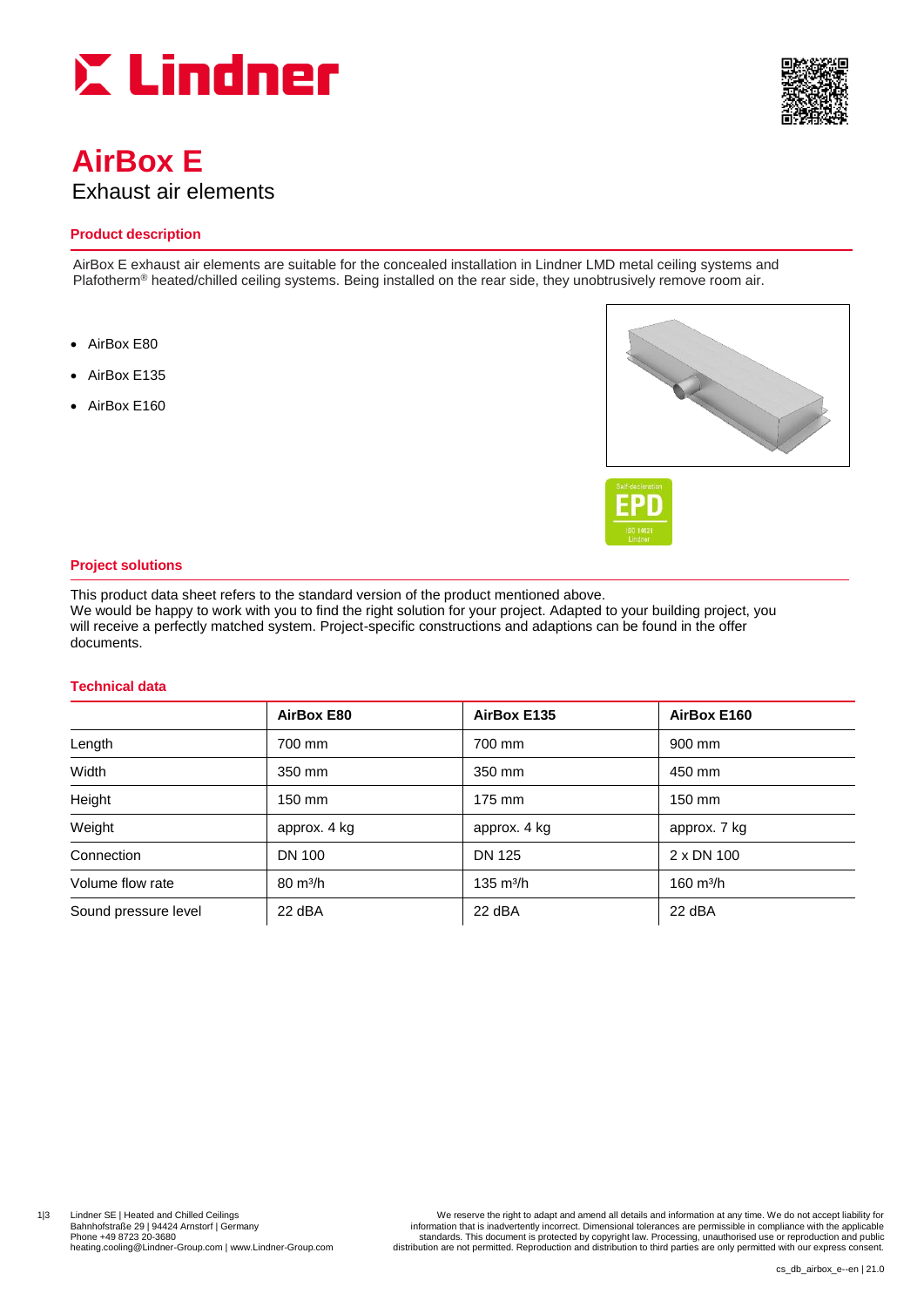



## **HVAC**

## **Ventilation**



#### **Combinable with**

| Metal ceilings              | LMD-B 100<br>LMD-B 110<br>LMD-E 200<br>LMD-E 213                                                                                 | LMD-E 214<br>LMD-DS 313<br><b>LMD-DS 320</b>                                                      |
|-----------------------------|----------------------------------------------------------------------------------------------------------------------------------|---------------------------------------------------------------------------------------------------|
| Heated and chilled ceilings | Plafotherm <sup>®</sup> B 100<br>Plafotherm <sup>®</sup> B 110<br>Plafotherm <sup>®</sup> E 200<br>Plafotherm <sup>®</sup> E 213 | Plafotherm <sup>®</sup> E 214<br>Plafotherm <sup>®</sup> DS 320<br>Plafotherm <sup>®</sup> St 213 |

#### **Prerequisite**

| Panel length | 800 - 1.400 mm                                                                                   |  |
|--------------|--------------------------------------------------------------------------------------------------|--|
| Panel width  | 450 - 625 mm                                                                                     |  |
| Perforation  | e. g. REGULARIine Rd 1,6-25, REGULARIine Rv 1,8-20,<br>BASICline Rv 3,0-20 (min. 13 % open area) |  |

## **Durability**

| Exposure class | 3964<br><b>DIN EN</b><br>$ -$ |  |
|----------------|-------------------------------|--|
|                |                               |  |

## **Sustainability**

| Product self-declaration                           | A self-declaration according to ISO 14021 is available. The self-<br>declaration provides extensive information about all environmental effects<br>of the product. It can be used in the planning or tender phase to assess all<br>sustainability-relevant aspects. It serves as a data basis for building<br>certification systems such as LEED, DGNB and BREEAM. |
|----------------------------------------------------|--------------------------------------------------------------------------------------------------------------------------------------------------------------------------------------------------------------------------------------------------------------------------------------------------------------------------------------------------------------------|
| <b>EPD (Environmental Product)</b><br>Declaration) | A specific EPD according to the valid standards can be provided.<br>(EN 15804/ ISO 14025)                                                                                                                                                                                                                                                                          |
| Circular Economy                                   | By implementing Circular Economy, we avoid waste, toxic substances and<br>environmental pollution. The aim is to achieve a technical cycle, which<br>ensures the separation and the complete re-use of all materials.                                                                                                                                              |

Lindner SE | Heated and Chilled Ceilings<br>Bahnhofstrander started and the information at any time. We reserve the right to adapt and amend all details and information at any time. We do not accept liability for<br>Bahnhofstran